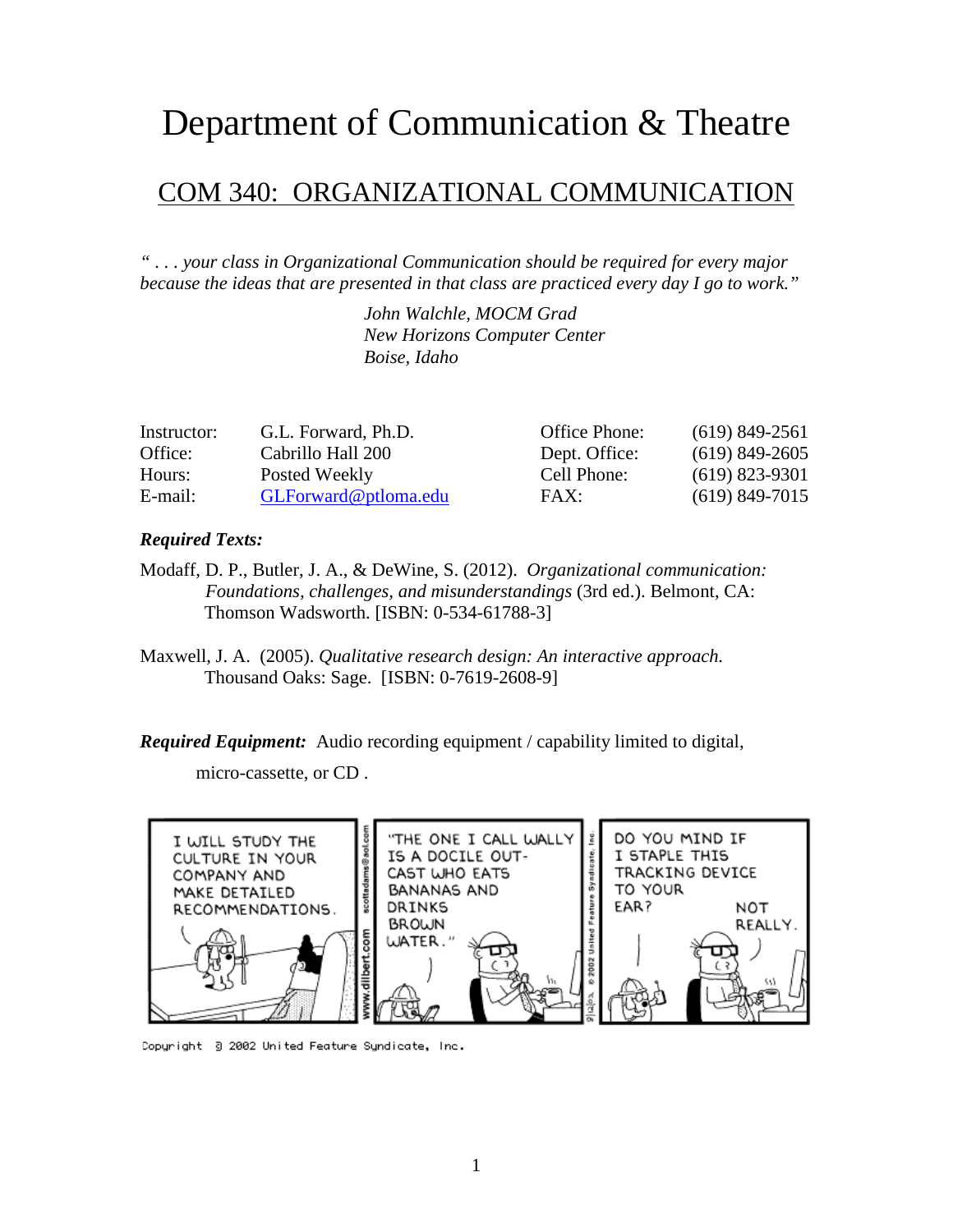Additional Assigned Readings:

Forward, G.L., & Scheerhorn, D. (1997). Reconceptualizing assimilation Research: Communicating identities in postmodern organizations. *The Speech Communication Annual, 11,* 95-116.

Perrow, C. (1973, Summer). The short and glorious history of organizational theory. *Organizational Dynamics*, 2-15.

Weick, K.E. (2001). *Making sense of the organization*. Malden, MA: Blackwell Publishing. (Chapter One).

#### I. COURSE DESCRIPTION:

Organizational Communication (COM 340) focuses on the role and function of human communication, behavior, and expectations in organizational life. A central assumption of the course is that organizations are "collections of conversations" which both shape and are shaped by communicative interaction. Topics addressed include: models/approaches to organizational theory and communication, interpersonal dynamics evidenced in networks, stress and social support, impression management, and issues of diversity.

The course is taught through lecture, discussion, class activities, and a semester project all designed to help you develop critical thinking abilities as they relate to organizational life. Lectures will often introduce material beyond that which is covered in readings and will assume information supplied in the text. Lecture and text should complement, not substitute for each other. It is your responsibility to come to class ready to think, challenge, analyze, and apply the material covered.

#### II. Course Learning Outcomes:

- (1). To gain sophistication with the terms, concepts, and theories of organizational communication.
- (2). To increase understanding and appreciation of the complexities of communication and organizational life.
- (3). To develop competencies in organizational analysis and change strategies.
- (4). To provide opportunities to improve written and oral communication, interpersonal skills, and conceptual and analytical thinking.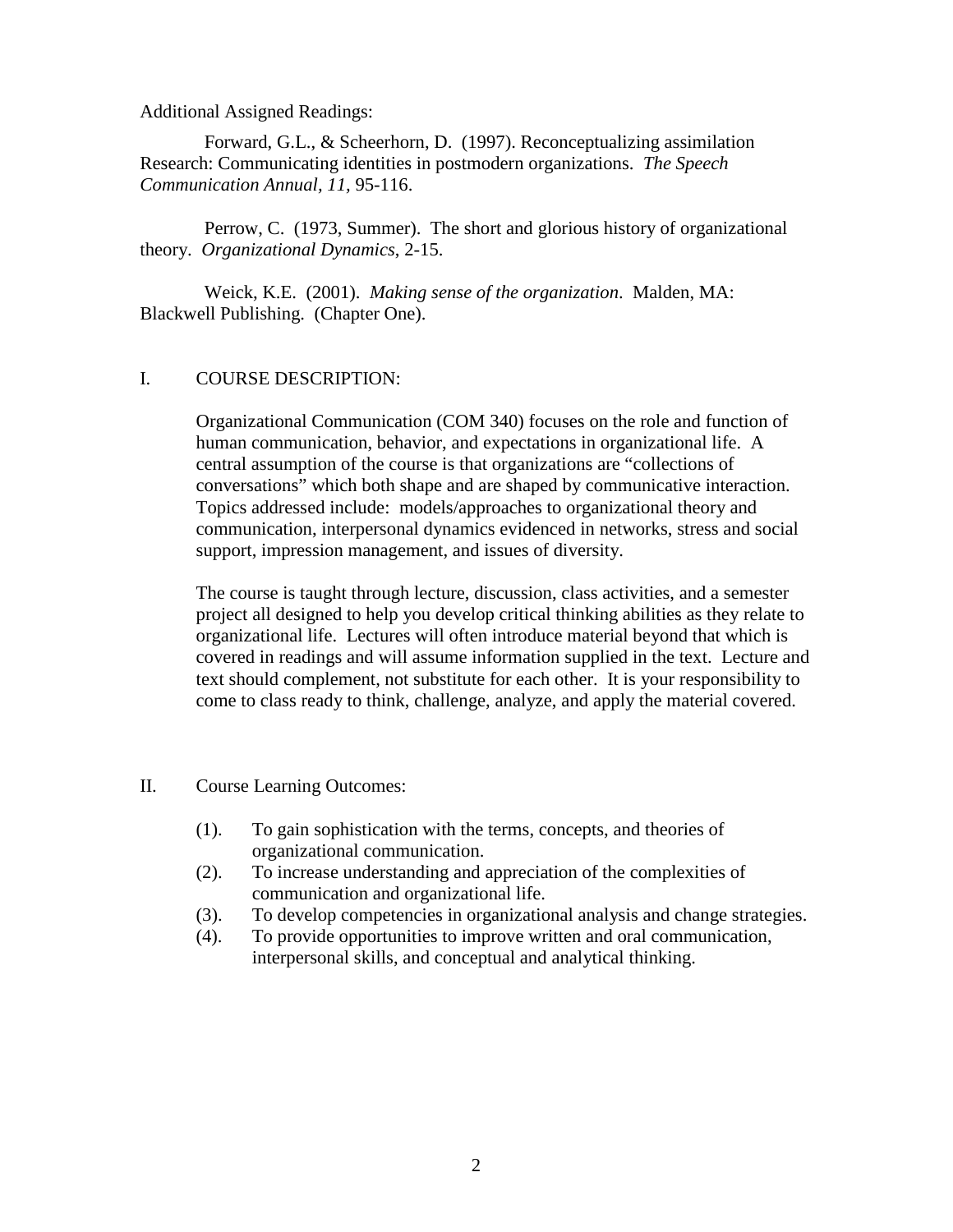## OVERVIEW OF SEMESTER

#### **I. Introduction (weeks 1-2)**

- A. Life in Organizations
	- 1. What do organization members want?
	- 2. Why communication in organizations matters
- B. Definitions
	- 1. Defining organizational communication
	- 2. Characteristics of organizations

#### **II. Theoretical Perspectives on Organization and Communication (weeks 3-6)**

- A. Theoretical Perspectives
	- 1. Functionalist Paradigm
	- 2. Interpretive Paradigm
- B. History of Organization Theory
	- 1. Scientific Management/Classical (1910's 20's)
	- 2. Human Relations/Resources (1930's 60's)
	- 3. Systems Theory (Weick)  $(1970 \text{°s} 80 \text{°s})$
	- 4. Organizational Culture (1980's 90's)
	- 5. Critical/Postmodern (1990's ??)

#### **III. Understanding Qualitative Research (weeks 7-8)**

- A. Qualitative Research in Organizations
- B. Understanding and Practicing Qualitative Research Skills
- C. Working with Institutional Review Boards

#### **IV. The Experience of Work (weeks 9-15)**

- A. Organizational Socialization and Assimilation
- B. Relationships in Organizations
	- 1. Information, Networks & Grapevines
	- 2. Power & Politics
	- 3. Impression Management and Career Development
- C. Stress, Social Support, & Burnout
- D. Coping with Difficult People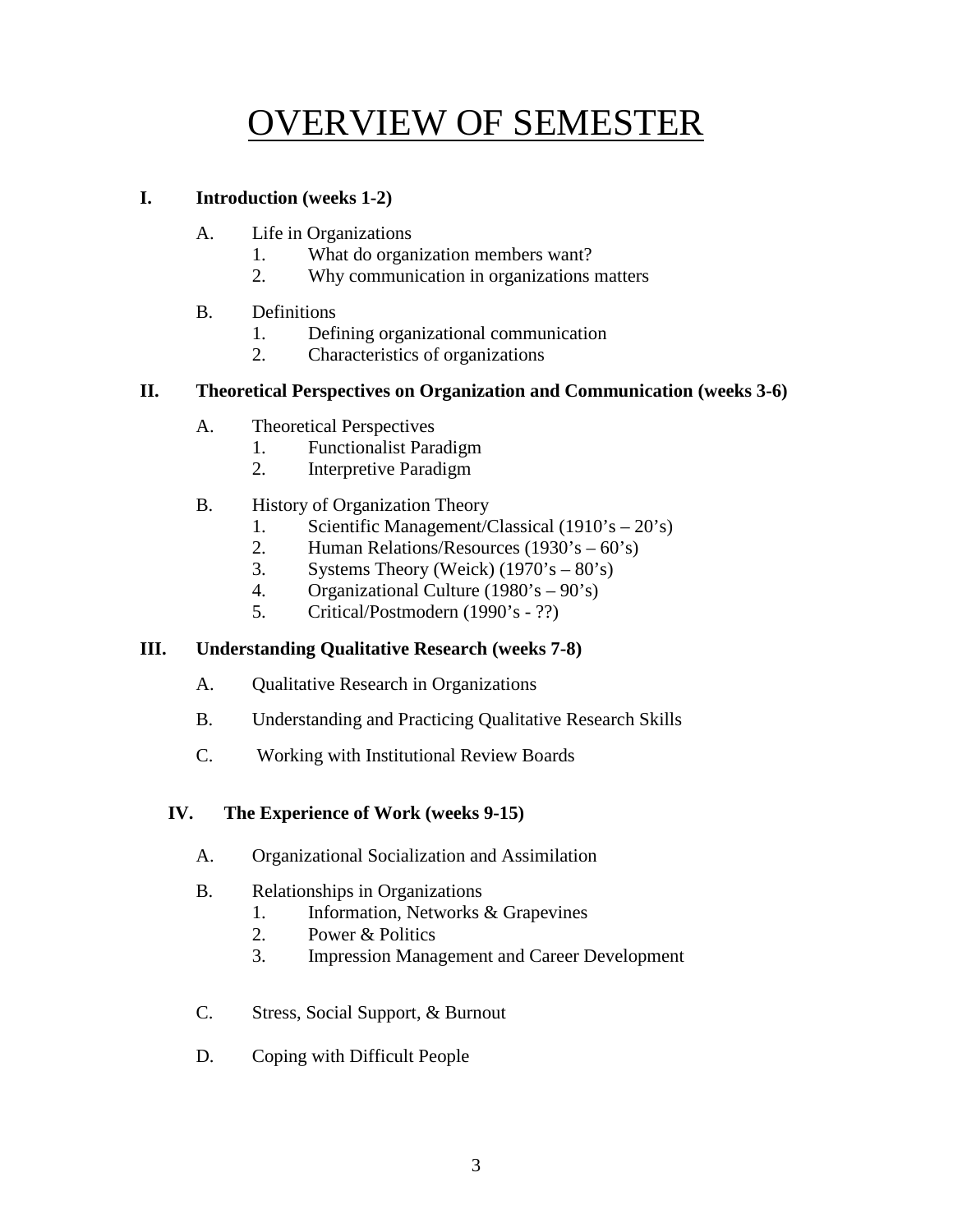#### *(1) Abstract Guidelines: (25 pts)*

Objectives: To improve your understanding of a particular aspect of organizational communication.

> To provide an opportunity for you to determine the main points and fundamental arguments of a particular author's perspective.

> To assist you in developing critical thinking skills by making logical connections between an "outside" reading, text readings, and class lecture.

Choose an article from an academic journal that relates to an area of study in which you are interested. The only requirements are that: (1) the topic area must have a direct relationship to organizational communication; (2) the article must be from an academic journal (preferably a communication journal); (3) it must be at least 10 pages in length, exclusive of bibliography and appendices; (4) it should be an article published (or presented at a conference) within the last 10 years; and (5) it must be an *empirically-based, qualitative article* (see the handout on types of journal articles for clues on recognizing a qualitative research article - which can be difficult).

FIRST: At the top of the page (do not use a separate title page), after your name, class, date, and assignment, please include all of the following: author of the article, year, title of the article, title of the journal, volume number, and page numbers *in proper APA format*. (Check the examples provided in class or look for the APA manual in the reference section of the library).

SECOND: The body of the abstract should include the following:

- (a) Present the central idea, thesis or central problem(s) which the author is attempting to address. Why is the thesis or central idea important to the study of organizational communication? Why is it, or is it not, particularly relevant to the study of human communicative behavior?
- (b) Describe the way the study was carried out. Who were the subjects? What variables were measured or issues evaluated?
- (c) Clearly summarize the findings/results presented by the author in response to the hypothesis, research question, or problem(s) presented. What conclusions did the author draw? BE VERY SPECIFIC IN PRESENTING THE FINDINGS OF THE STUDY. This should be the major (longest) section of your abstract.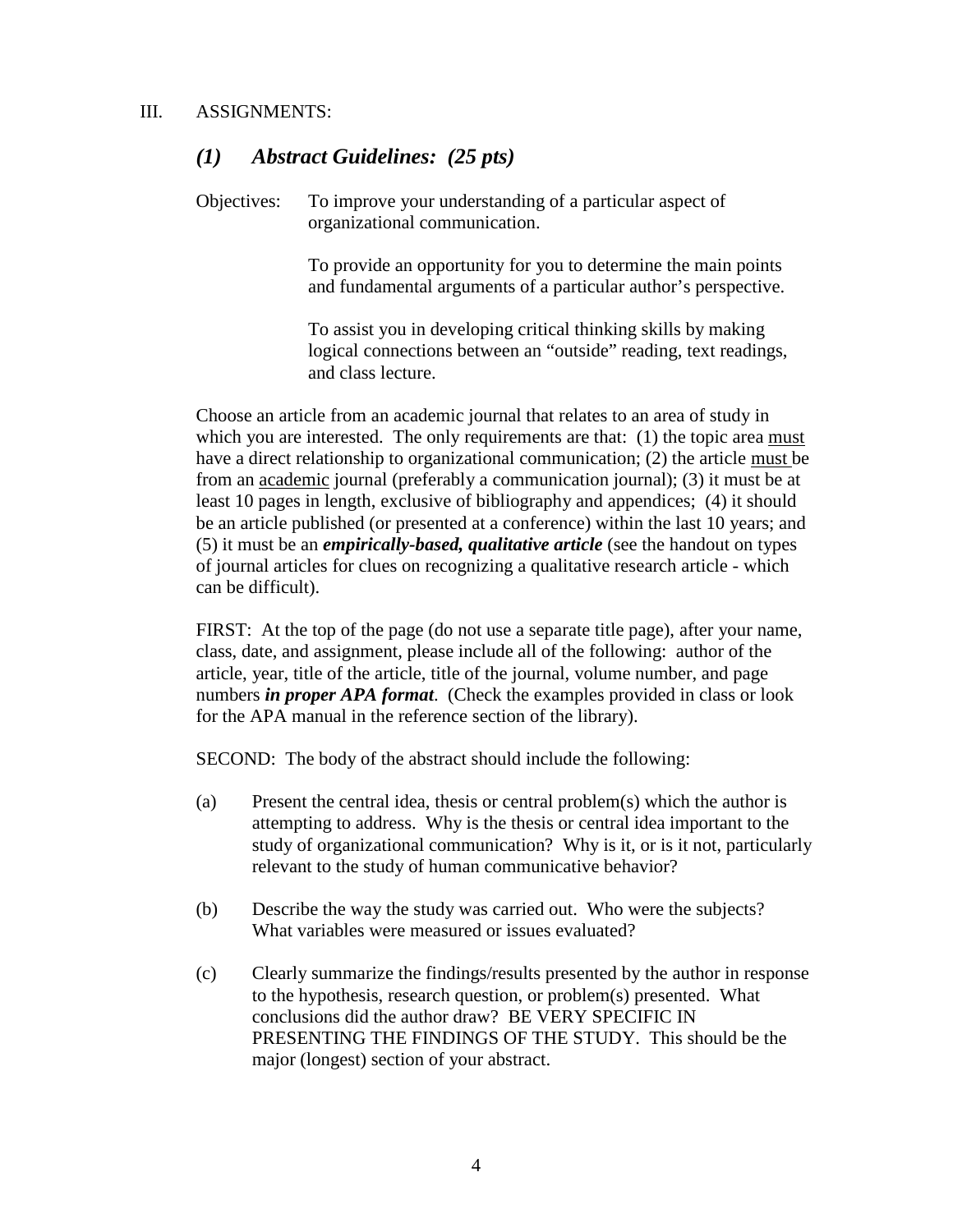(d) Does the author do an adequate job of addressing the problem(s)? Why or why not? Are there any inconsistencies or gaps in the argument/solution? What practical difference does (could) this make?

Please organize your abstract in four parts corresponding to the four issues noted above. Clearly indicate the structure of your essay by including the letters A, B, C, and D at the beginning of the appropriate segment.

THIRD: Make a complete and clearly readable photocopy of the article on  $8\frac{1}{2}$ " X 11" sheets. Your abstract should be typed, double-spaced and two pages in length. Your abstract should be stapled on top of the copy of the article.

#### *(2). Presentation: Dealing with Difficult People workshop (50 pts)*

Each class member (team) will choose a category of "difficult persons" and prepare and deliver a 20-minute training workshop on that topic (no more than ½ of your time should be spent delivering content). Personality types include: Hostile – Aggressive, Complainers, Unresponsive, Super-Agreeables, Negativists, Know-it-Alls, and Indecisive Stallers (other categories may be selected in consultation with the professor).

Your presentation must utilize PowerPoint and should cover the following:

- a. A description of the behavior
- b. Explanation and of the underlying motivational dynamics.
- c. Suggestions for coping with this type of person.
- d. An extended, personal example of how to use your strategy.

Fold one  $8\frac{1}{2}$  X 11" piece of paper so that it forms a four-page, interactive (fillins., word search, crossword, etc.) summary of your presentation and make copies for each class member. In addition, incorporate multi-media (transparency, video, music, etc.) *and appearance counts*. Remember, it is your responsibility to check equipment *BEFORE* class starts so you are familiar with how it operates. *Always plan a back-up procedure in case of equipment failure!*



Copyright 3 2002 United Feature Syndicate, Inc.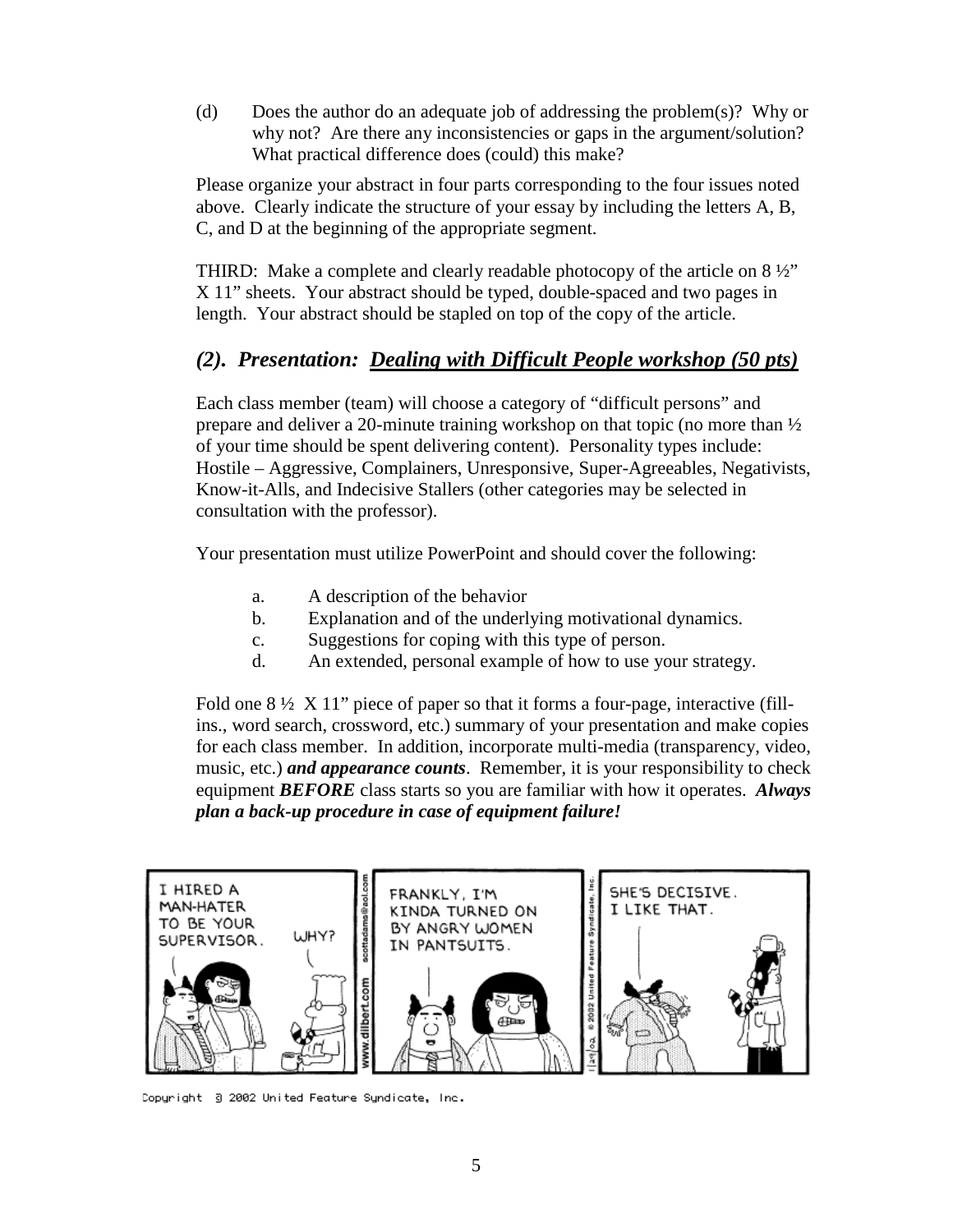#### *(3) Semester Research Project: Topic Analysis Part I.*

Each research team of 2-3 students must turn in a short paper (approximately  $3 -$ 4 pages) as the first phase of the semester research project (see below). This first paper should only include two parts: First, an introduction, including an overview of the topic being analyzed. Second, the perspective/metaphor the organization seems to have adopted. The overview should include things like the name of the organization, major products or services, organizational structure (including number of levels, number of employees at each level, publicly traded or privately owned, income, single or multiple locations, etc) and your formal role in the organization, if you have one. (This project will be greatly facilitated if you are, or have been, a member of this organization although this is not required if you have other means of entry into the organization of interest).

#### *Semester Research Project: Final Version.*

The paper requires you to employ a qualitative methodology utilizing interviews. You will analyze the organization identified above in terms of: (1) the formal and/or informal structure of the organization; (2) some in-depth issue related to this class (e.g., assimilation, power and politics, stress, group experience, etc.) and (3) assessment and recommendation for change. Of course, for each theme communication should be your focus. The use of at least 20 sources (your texts included) is expected; the use of additional sources is encouraged and rewarded. Papers should be between 15 and 20 pages—not including a reference page and other supplemental material in the appendix. *Plan to create at least one taxonomy in relation to a research question and include at least one "cause map" in your paper to illustrate a key organizational dynamic, which should be referenced and discussed in the paper itself.* 

#### (A) Grading Scale

A (90-100%) Exceptional Scholarship – initiative exceeding assignments, outstanding achievement.

B (80-89.9%) Superior Scholarship – some initiative, work completed in superior manner, timely, effective.

C (70-79.9%) Good Average Scholarship – work completed in satisfactory manner, consistent with requirements.

D (60-69.9%) Passing Grade – but work does not meet all requirements in acceptable manner.

- (B) Grading Policy: The grading scale above represents a baseline for evaluation. Although grading criteria will never be more stringent than the percentages printed here, I may choose to adjust points upward if circumstances warrant.
- (C) Quizzes: I reserve the right to give *unannounced* quizzes on assigned readings and lecture throughout the semester. These will typically take place at the beginning of the class period and cannot be made up after the fact. However, you will be allowed to drop your two lowest quiz scores.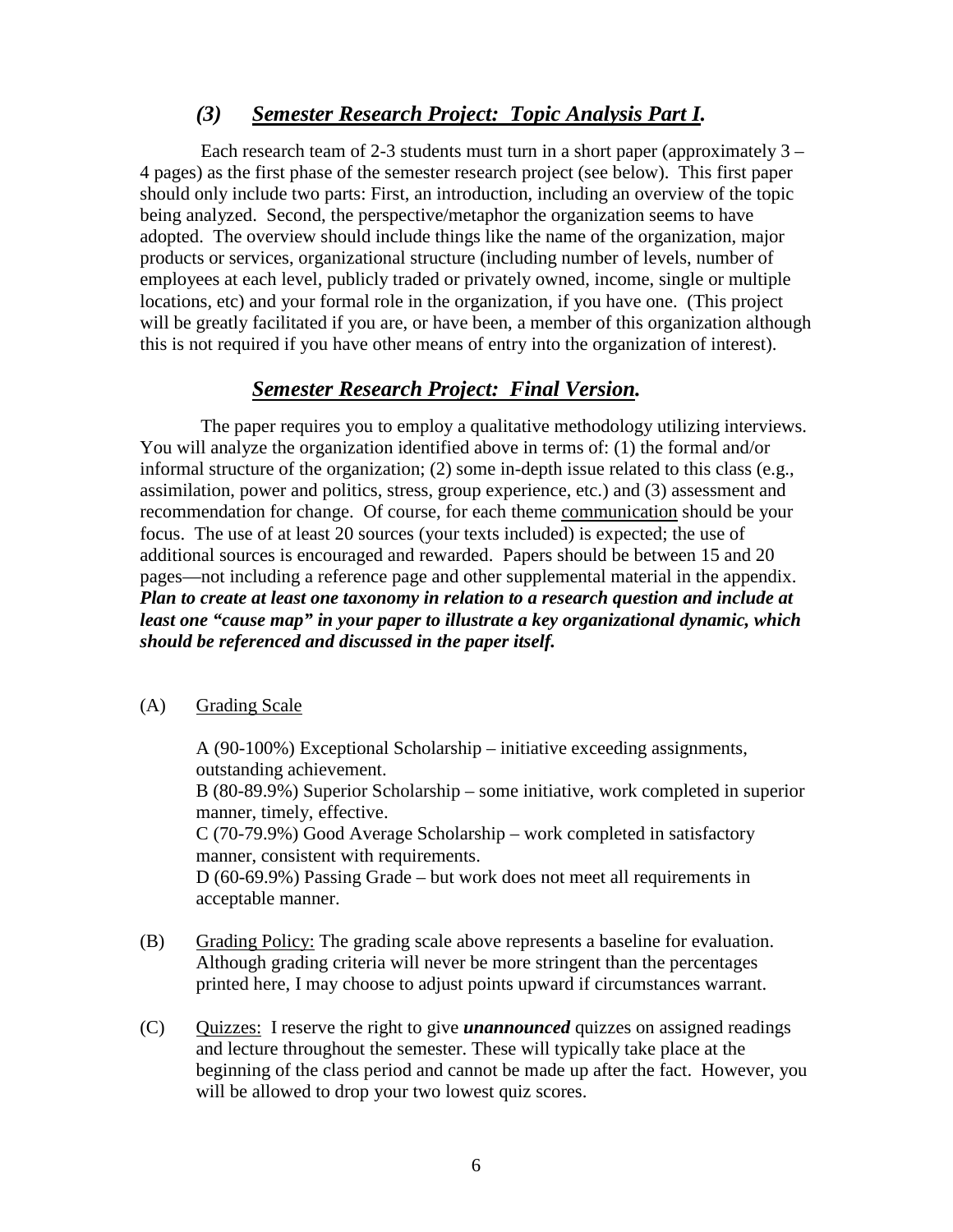| <b>IV.</b> Assignment                                        | DUE ON: | * Points | <b>Your Score</b> |
|--------------------------------------------------------------|---------|----------|-------------------|
| Abstract                                                     |         | 25       |                   |
| Exam 1                                                       |         | 80       |                   |
| <b>Class Presentation</b>                                    |         | 50       |                   |
| Case Analysis (Part I)                                       |         | 25       |                   |
| Exam 2                                                       |         | 135      |                   |
| Case Analysis (Final)                                        |         | 150      |                   |
| Quizzes on Readings / Lecture                                |         | 50       |                   |
| Excess Absences (Minus)                                      |         |          |                   |
| <b>Activities Not Completed (Minus)</b>                      |         |          |                   |
| *TOTAL POINTS POSSIBLE<br>(Actual points subject to change.) |         |          | 515 POINTS        |

#### (C) Grading Challenges

If you believe an error has been made in an assignment or exam that adversely affects your grade, do not hesitate to bring it to my attention. However, in an effort to avoid confusion, you must (a) document the error in writing, (b) state why you think it is an error, and (c) suggest what you think should be done to rectify the error (in cases where this is not obvious).

This must be done within 1 week of an assignment/exam being returned. These matters will be dealt with promptly and fairly. (If an error has been made which benefits you, it does not need to be reported).

(D) Academic Misconduct

Please be aware that I consider cheating/plagiarism of any kind to be a serious breach of academic and moral norms. I will (and have) reported students I believed to be guilty of cheating. Every effort will be made to protect the integrity of the academic enterprise. If you are unsure about what activities are acceptable or unacceptable, please consult with the instructor.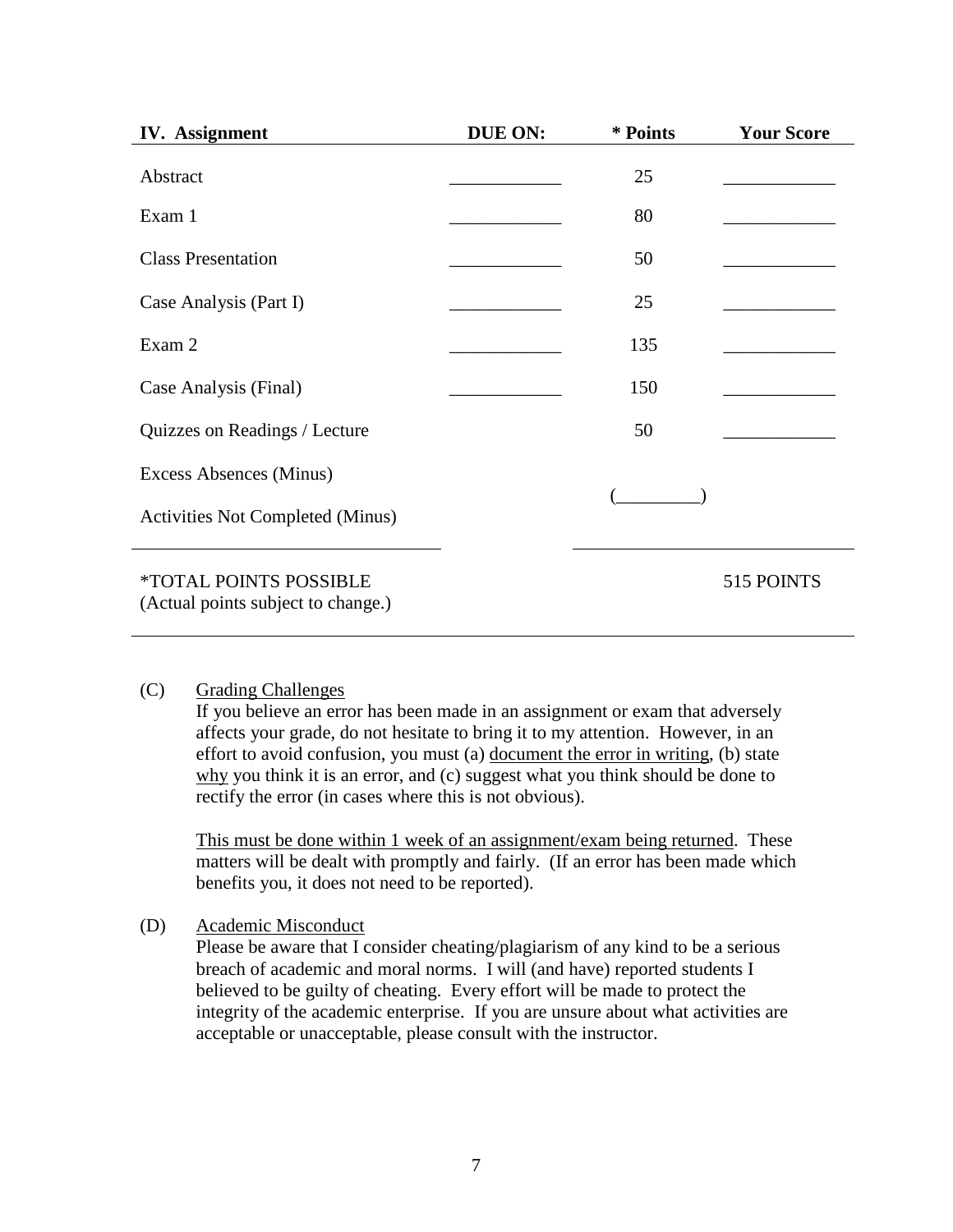#### IV. GENERAL POLICIES:

- a) All assignments must be typed (double-spaced,  $8\frac{1}{2}$  X  $11$ " paper, 260-290 words per page in Times New Roman font only) unless otherwise instructed. Use the APA style guide where necessary. In addition, assignments are due at the beginning of class on the appropriate day. Assignments turned in past due will be accepted but will be penalized for lateness (usually 10% per calendar day). Papers should be secured with a staple or binder clip in the upper left corner (no cover or folders, please).
- b) Attendance will be taken in every class (you are permitted 2 absences without penalty). This means excused and unexcused. If you have an urgent medical or personal need to miss class, you should inform the instructor, otherwise, you are free to arrange your schedule according to your own priorities (e.g. if you are sick and miss 2 classes, there is no problem, no penalty. If you have not missed any classes and decide you just don't feel like getting up that day, again no penalty unless you miss more than 2 classes total). Classes in which you come late or leave early will count as a <sup>1/2</sup> absence. If you arrive after the roll is called, be sure to inform the instructor after class. Ten points will be deducted from your end of semester point total for every absence beyond those allowed.
- **c) Technology in the classroom: The routine use of technology during class (including but not limited to laptops, cell phones, IM, etc.) is NO LONGER permitted in class. Research indicates that those who take notes on a laptop computer do more poorly on exams than those who hand-write their notes. In addition, despite assurances to the contrary, students continue to violate agreed upon uses of technology in the classroom. Individual exceptions may be possible after consultation with the instructor.**
- d) You must be present in class when you are scheduled to present in order to receive credit - no exceptions, so please do not ask (barring serious illness or tragedy.) Also, please note that appearance always counts when you present before the class and is an integral aspect of perceptions of credibility. Dress as though you expect to be taken seriously.
- e) **GROUP EXPERIENCE:** Almost everything done "in the real world" is done in a group context. The ability to manage group experience is one of the most often mentioned skills employers look for in a college educated person. This class is another opportunity for you to practice effective group management skills and techniques. *It is your responsibility to figure out who you can / should work with in a semester-long project and manage the relationships, tensions, demands and stress of a collaborative assignment.*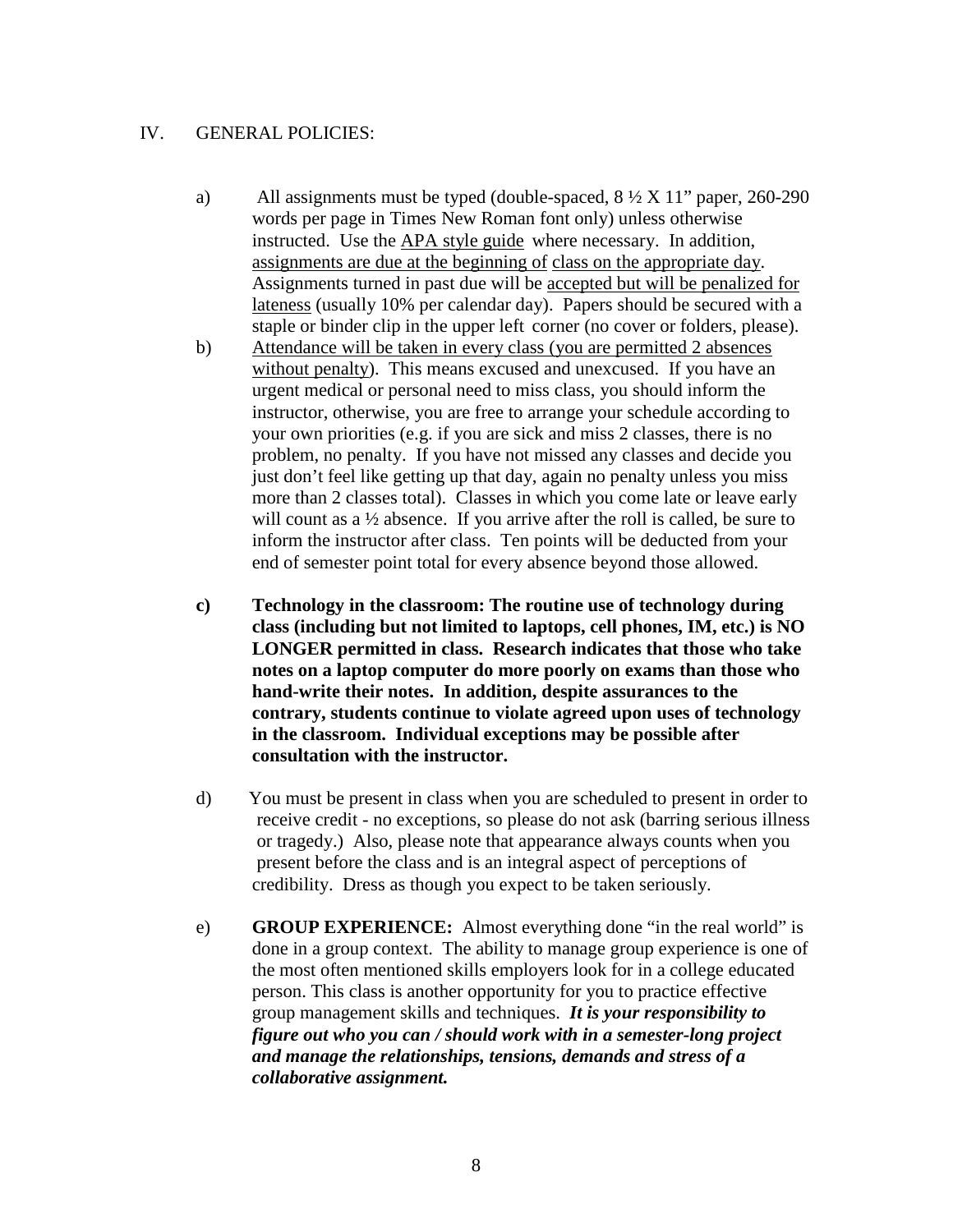- f) Evaluation of Group Members: Due to a phenomenon known as "social loafing" (where a group member may slack off assuming others will make up for their negligence); group members will be given an opportunity to evaluate their group member's relative contribution to the finished product. Ordinarily all group members receive the same grade on this project. However, if contributions are VERY lopsided (defined as 1 SD or more on a class z-score), the "social loafer" will have his/her grade lowered 1 full letter grade for each SD below the mean (e.g., a grade of "B" would become a "C" for 1 SD below the class mean and a grade of "D" for 2 SD's below the class mean). *Choose your group members wisely and manage the experience proactively throughout the semester!*
- g) Never turn in your only copy of anything always keep a copy for your records.
- h) For a three credit class the professor has a right to expect a minimum of 1 to 2 hours preparation outside of class for each hour in class. You are encouraged to "own" your own educational process, plan your schedule carefully, and consult with the instructor frequently.

*"The significant problems we face cannot be solved at the same level of thinking we were at when we created them."* 

*--- Albert Einstein*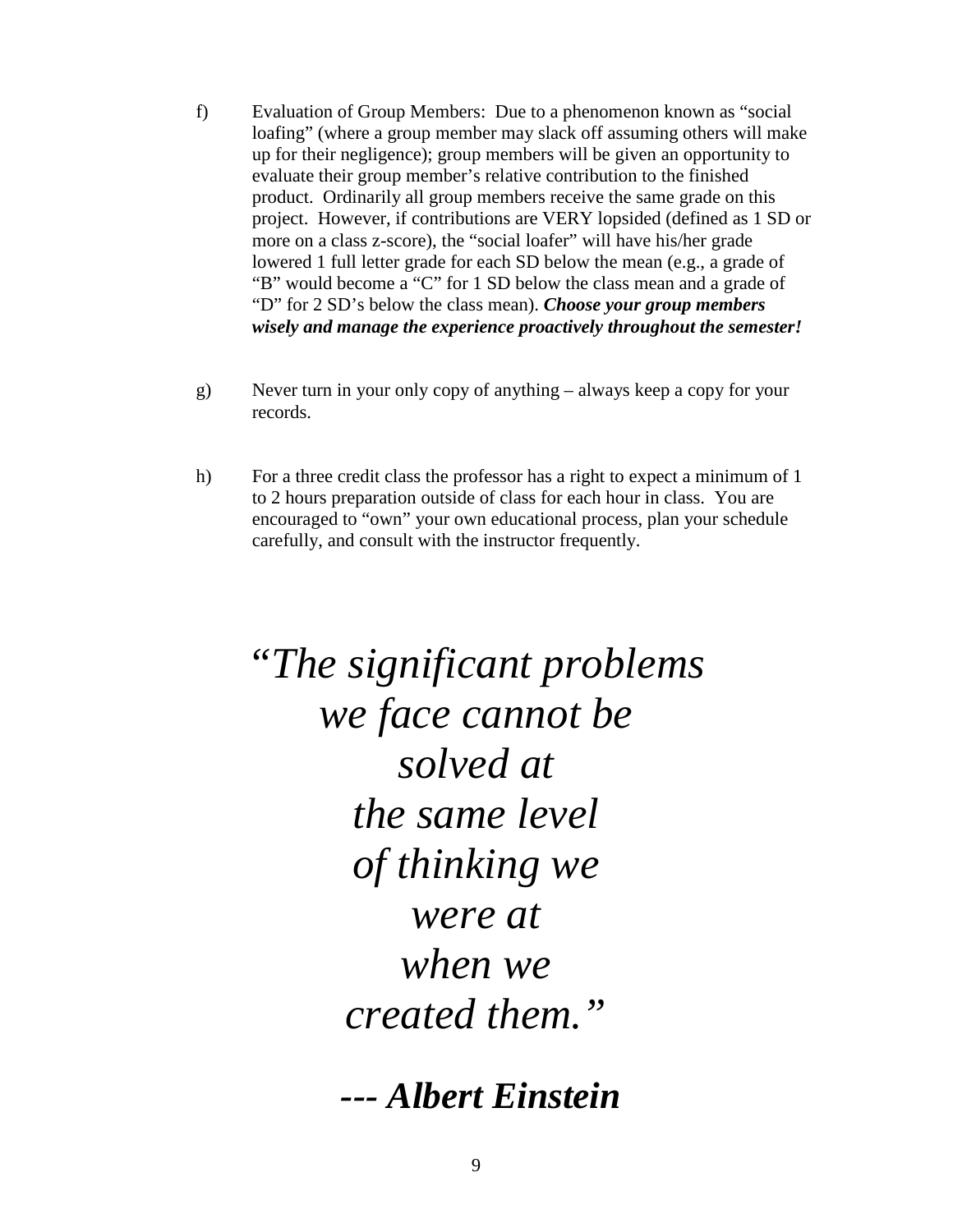### **COM340: Organizational Communication**

## *Research Paper Guidelines*

All projects should contain the eight (8) basic formatting elements listed below. Remember to use 12 pt. Times New Roman font only and follow APA  $6<sup>th</sup>$  Edition (found in the reference section of the library) guidelines unless otherwise directed.

- 1. TITLE PAGE: Header and page number, running head, title, author and affiliation, date, and purpose of submission at the bottom of the page.
- 2. ABSTRACT: Statement of the problem/topic, procedure, and results (usually between 75-150 words in one block paragraph format).
- 3. INTRODUCTION: Background and statement of the problem (including key terms), goal and justification of the research, and any assumptions you bring to the topic.
- 4. REVIEW OF THE LITERATURE: Summary and analysis of previous research on the focus of your project, constitutive definitions of key variables, end this section with specific research question(s).
- 5. METHODOLOGY: Research setting, subjects, procedure for the protection of human subjects, procedures, and timing.
- 6. RESULTS/DISCUSSION: Characteristics of sample participants. Include a discussion of your findings in terms of implications, importance, and usefulness organized by your RQ's. Study limitations and suggestions for future research, and a final conclusion with suggestions for improvement.
- 7. APPENDICES: One blank Informed Consent Form, interview schedule, cause map, and charts/graphs if any, etc.
- 8. BIBLIOGRAPHY: Bibliography is to include the listing for all indirect notations and direct quotations. Please cite all resources in appropriate APA bibliographic form.
- Notes: **DO NOT** use plastic covers, binding, folders or any other such encumbrances. The paper should be secured with a small binder clip in the upper left corner.

Never hand in your only copy of anything.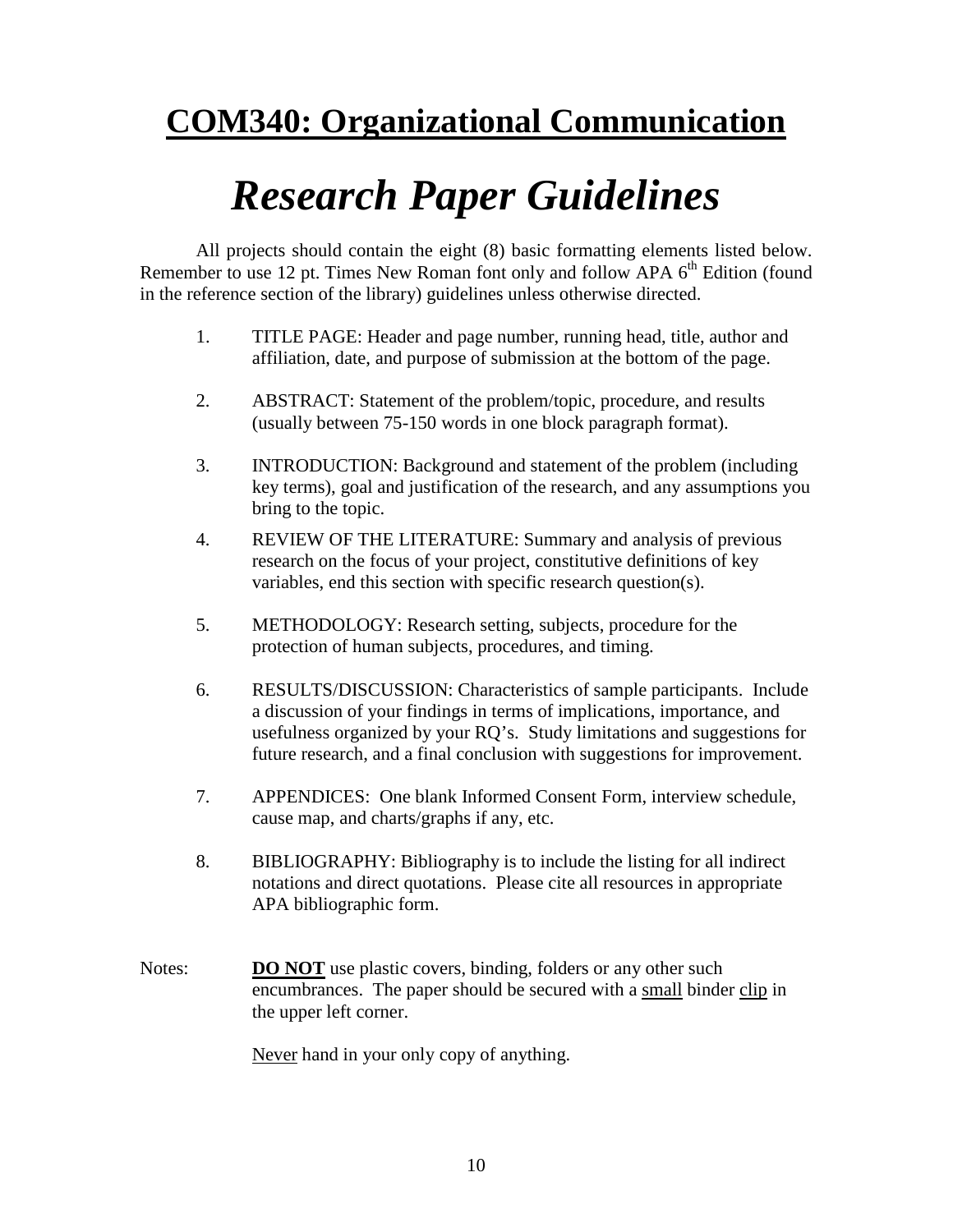# **A Model of Critical Judgment**

**Judgments:** *statements of approval or disapproval, like or dislike*

> 仚 **Reasons:** *justifications offered for judgments*

仚 **Norms:** *standards of relative worth or goodness*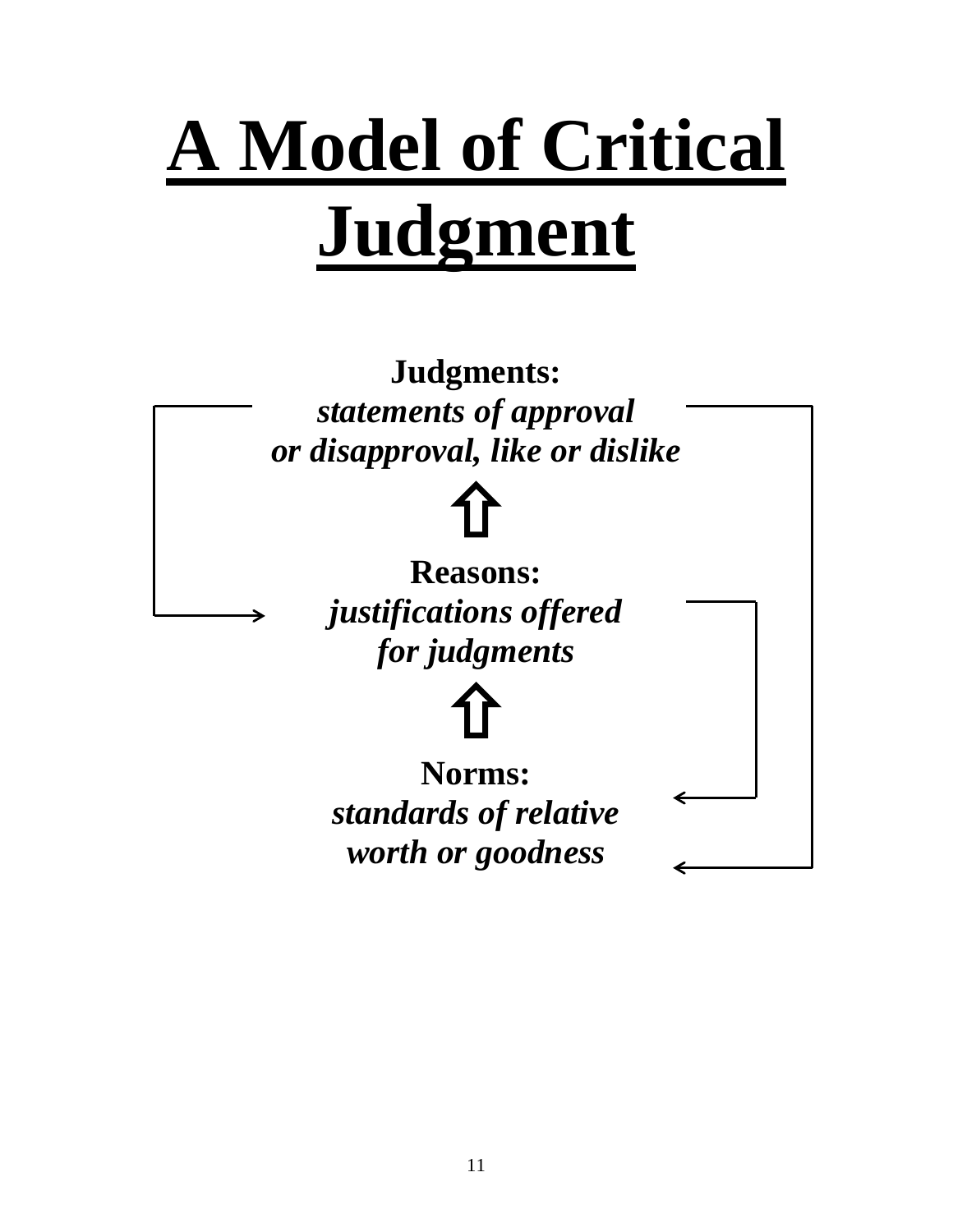## *COM340 Group Research Project Evaluation*

Print Your Name Here:

#### *Directions: In an effort to estimate the relative contributions of your research partners, please make the following two evaluations:*

a. Rank your research partners below in terms of their contribution/importance to your finished project. Use the following key in your assessment.

#### **KEY: 1 = Most important; 2 = Somewhat important; 3 = Less important; 4 = Least important**

- *NOTE: DO NOT rank or rate yourself. If your group has a total of three members including yourself; you will only be rating the other two. If your group has four members total, you will be rating the other three; five total, you will rate only the other four.*
- b. A completed project equals 100%. Divide this 100% among your partners (again DO NOT include yourself in this distribution):



**\* When added together this number must equal 100%.**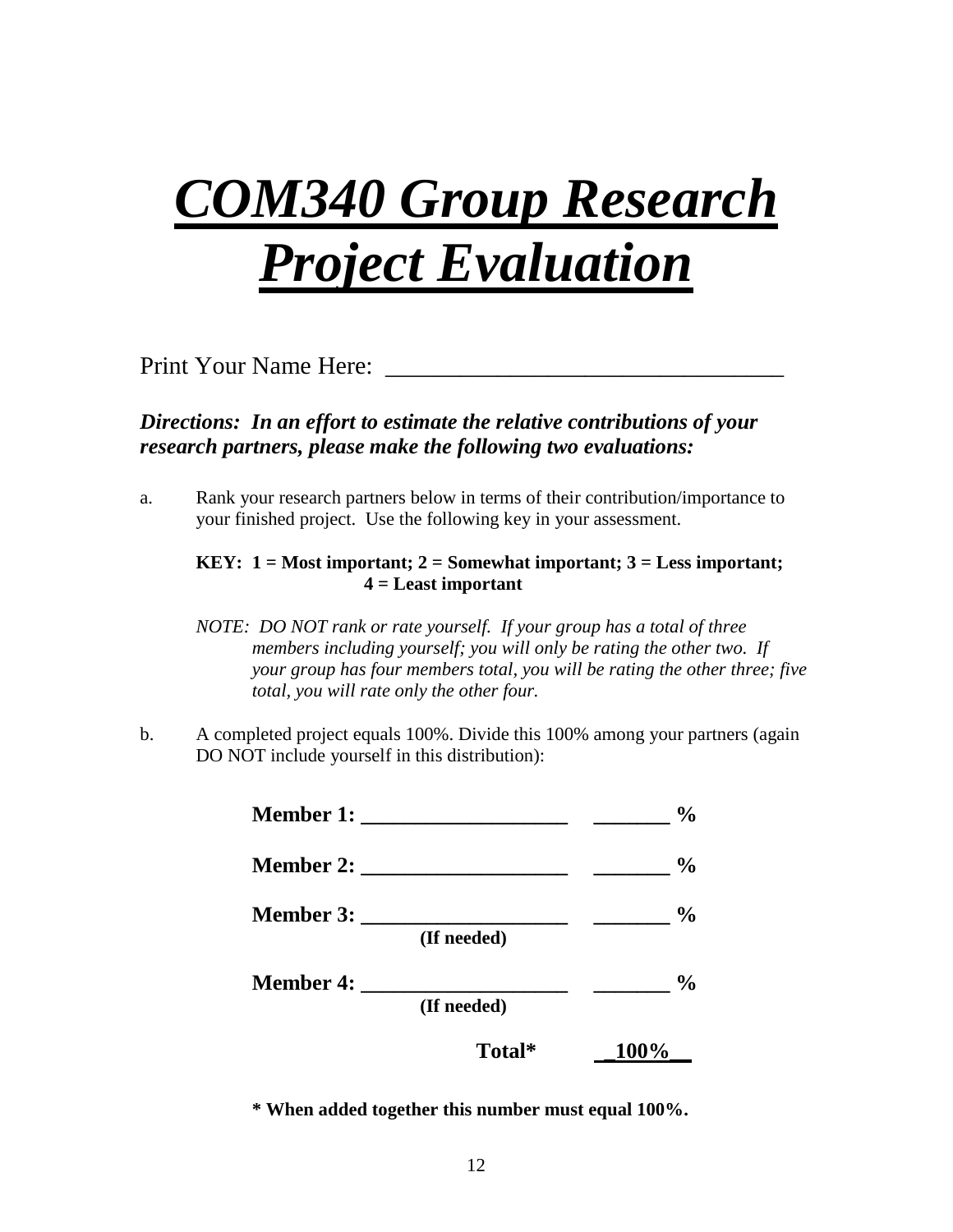## GENERAL NOTES ON PUBLIC PRESENTATIONS

- APPEARANCE: Your physical appearance **ALWAYS** counts. You should be clean, neatly groomed, and dressed in a way that suggests you expect to be taken seriously. At a minimum this means a plain shirt (white), tie, and dress slacks for men and dress, skirt, or dress slacks and blouse for women. Obviously, no hats, tennis shoes, shorts, gum chewing, etc.
- DELIVERY: The key to good delivery is **PRACTICE** both for yourself personally and your partner(s) if you are presenting as a team. Try to be aware of any tendency toward non-fluencies (um, aha, like, you-know) that interrupt the flow of your speaking and draw attention (negative) to themselves and work hard to minimize them.

Practice an extemporaneous type of delivery and do not read to your audience.

You want an easy, efficient flow between you and your partners that can only be achieved by much practice.

VISUAL AIDS: Use them! Video/audio clips should be carefully cued so that there is a minimum of "dead space." Also, set up (explain) why you are using the clip and/or what it will illustrate.

Familiarize yourself with all of the equipment that you will use including doc cam/ projector, TV/DVD/VCR, laptop computer, data projector, CD player and/or any other electronic equipment that may be a part of your presentation. Note: It is your responsibility to make sure that all necessary equipment has been reserved either by checking with the professor or directly contacting Media Services.

Make sure that all projected images are CENTERED on the screen and that lighting and window shades are modulated to create the correct amount of ambient light in the room.

Overhead transparencies should contain as few words as possible (do not simply make transparencies of handouts, which contain too much prose). Remember the " $6$  X  $6$ " rule – 6 words across, 6 lines down! Key words or phrases are ideal for use on overheads. Every overhead should have a title (minimum of 36 - 48 pt. font) and the remaining text should utilize  $18 - 24$  pt. font. Eliminate all extraneous material and use color, if appropriate, when copying something from a magazine or book for use on a transparency.